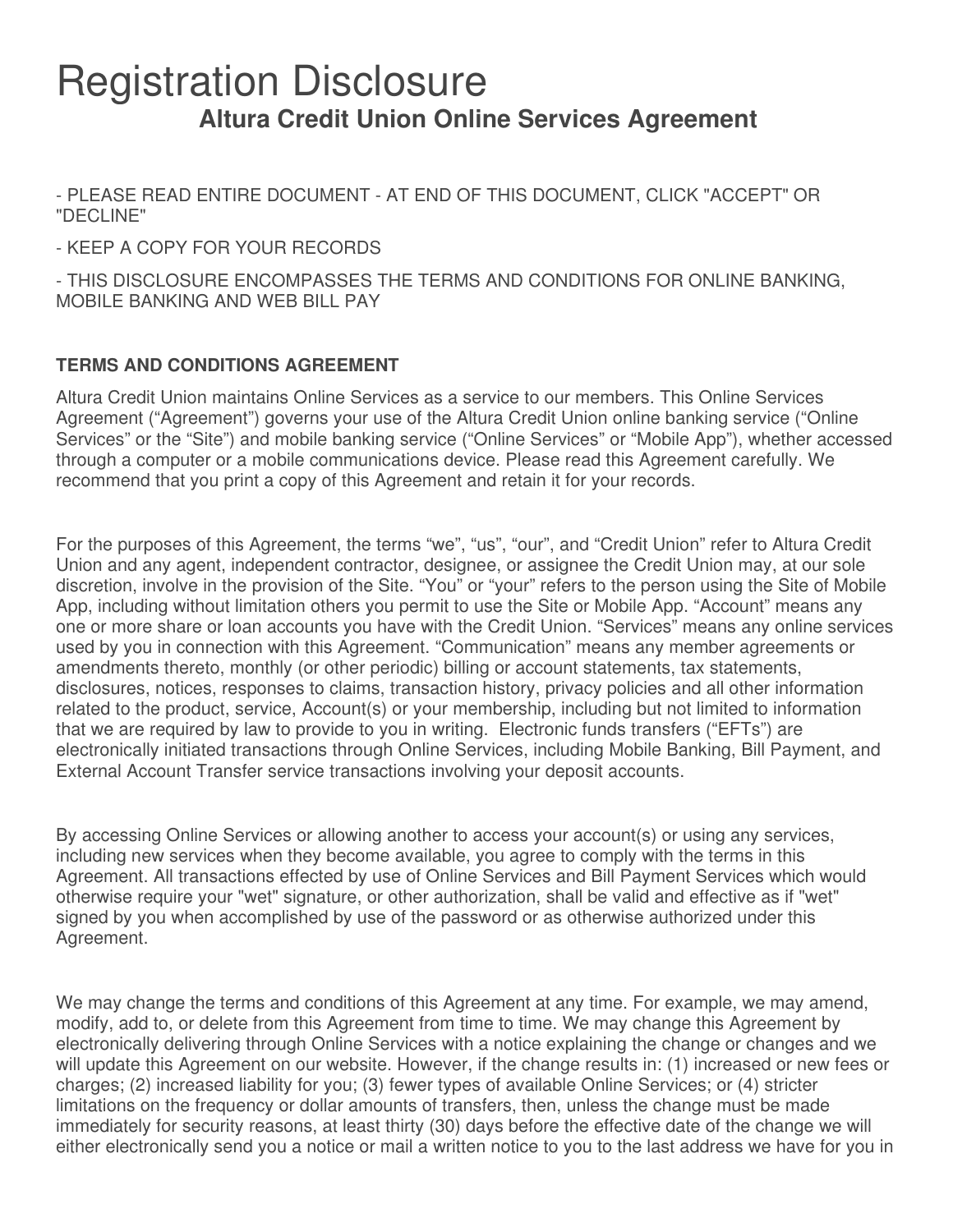our records. You must promptly notify us of any change in your e-mail or postal address by calling (888) 883-7228 during business hours, visiting any Altura Credit Union branch, web form through the Site www.alturacu.com, or writing us at P.O Box 908, Riverside, CA 92502-0908. By continuing to use Online Services after we send you notice of any change, you agree to the change. Further, we may, from time to time, revise or update the programs, services, and/or related material(s) rendering such prior versions obsolete. Consequently, we reserve the right to terminate this Agreement as to all such prior versions of the programs, services, and/or related material(s) and limit access to our more recent versions and updates.

You have previously received our complete "About Your Credit Union Deposit Accounts" Agreement describing the terms of your accounts and your rights and obligations as they relate to EFTs, the terms and conditions of which remain in effect and are hereby incorporated by reference into this Agreement. In addition, in connection with your use of Online Services, you may be subject to, and/or required to agree to, various guidelines, rules, schedules, disclosures, disclaimers and other terms that we may post on the Site or otherwise provide or make available to you from time to time. Furthermore, if you use certain features, products or services available on or through the Site or Mobile App, you will be subject to, and/or required to agree to, separate user agreements, member agreements or similar agreements governing or relating to such features, products or services. All such guidelines, rules, disclosures, disclaimers, user agreements or similar agreements, and other terms and conditions (collectively, "Additional Agreements"), are hereby incorporated by reference into this Agreement. Additional Agreements shall include, without limitation, agreements, rules or other terms governing any checking, savings, share, money market, or other deposit accounts, loan, lines of credit and credit card accounts, and any other accounts that you may view, modify or otherwise access while using the Site or Mobile app; fee schedules; our Electronic Funds Transfer Agreement and Disclosures; and your signature card.

If the terms and conditions of this Agreement conflict with the terms and conditions contained in any Additional Agreement solely as they apply to Online Services, this Agreement controls, provided that the terms and conditions of this Agreement are not intended to modify any disclosures or other terms that are required by law and that are provided by us in an Additional Agreement.

# **ONLINE SERVICES**

This Agreement governs electronic access to the Site, access to services through your mobile communication device ("Mobile Banking"), and any additional online services that the Credit Union currently offers or may offer in the future. We have the right, from time to time, to introduce, remove or replace services on this site without notice. Online Services and Bill Payment Services allows access to your accounts through the use of a personal computer or remote computer terminal, communications software, a modem and your Electronic Access PIN described below. Types of Available Transactions:

- 1. Make transfers between your accounts.
- 2. Make transfers to accounts at other institutions and accounts of other Altura Credit Union members.
- 3. Make account inquiries.
- 4. Transfers from your Savings Account or Checking Account to make Credit Union loan payments.
- 5. Advances on your Personal Line of Credit or Credit Card Account made by transfer.
- 6. Print copy of statement/account history.
- 8. Change your address on your account.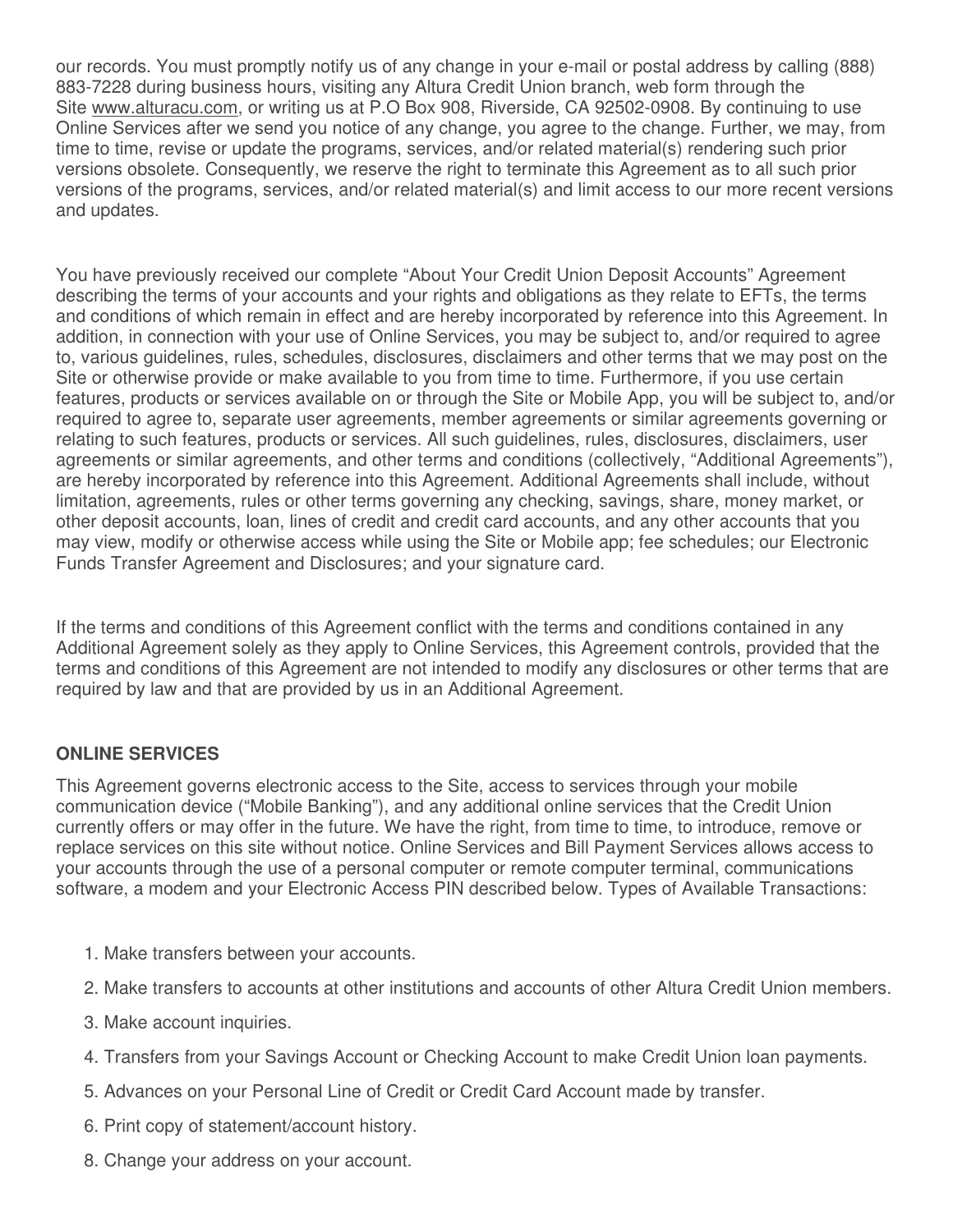- 9. View copies of cleared check(s).
- 10. Access Bill Payment Services.
- 11. Access E-statement Services.
- 12. Stop Payments

You represent all information you provide to us in connection with the Online Services and your account(s) is accurate, current and complete and you have the right to provide said information to us. You agree to maintain your account information in an up to date and current manner. You further agree not to use Online Services in any way that would 1) infringe any third party copyright, patent, trademark, trade secret, or any other proprietary rights or rights or publicity or privacy; 2) be fraudulent or involve the sale of counterfeit or stolen items, including the use of Online Services to impersonate another person or entity; 3) violate any law, statute, ordinance, or regulation; 4) be false, misleading or inaccurate; 5) create liability for us or cause us to lose the services of any third party provider; 6) interfere with or disrupt our computer network; or 7) access information that you are not allowed to receive or view.

# **ONLINE SERVICES GENERAL EQUIPMENT REQUIREMENTS**

In order to use Online Services and successfully access and retain your electronic Communications, you must have the following hardware and software: A personal computer (including a monitor) capable of accessing the Internet and sending and receiving e-mail, and a printer capable of printing copies of Web site information for your records; and Internet access. To specifically access our Mobile App you must have a smartphone with either Android or Apple platform technology.

You agree to comply with your hardware and software requirements as well as use the most current version Microsoft® Windows , or Apple software; an Internet browser that supports 128-bit encryption, including recent versions of Chrome, Internet Explorer, Safari Mac, or Firefox; Adobe® Acrobat® Reader® software or Adobe® compatible software, so you can view Adobe® PDF files; and a computer hard drive capable of storing data, if you wish to store electronic Communications.

To properly access the Online Services, your browser must also have cookies enabled and allow Java scripts to run.

# **MOBILE BANKING SERVICES**

Mobile Banking allows access to accounts through use of a mobile device. All features and services available through Online Services are available via the Mobile Banking Mobile App. The terms and conditions in this Agreement that apply to Online Services also apply to Mobile Banking, By accessing Mobile Banking or using any related services, including new services when they become available, you agree to comply with the terms of this agreement.

To use the Mobile Banking service, you must a mobile device with a service plan that includes text messaging and data and internet access with Secure Socket Layer (SSL) capability. The Mobile App is available for the iOS and Android mobile devices. Devices that have data connectivity and include a WAPbased Web Browser can access a mobile-friendly version of our Online Services through the mobile browser

Third party fees may apply for data and internet access and text messaging. Contact your mobile device carrier for additional information.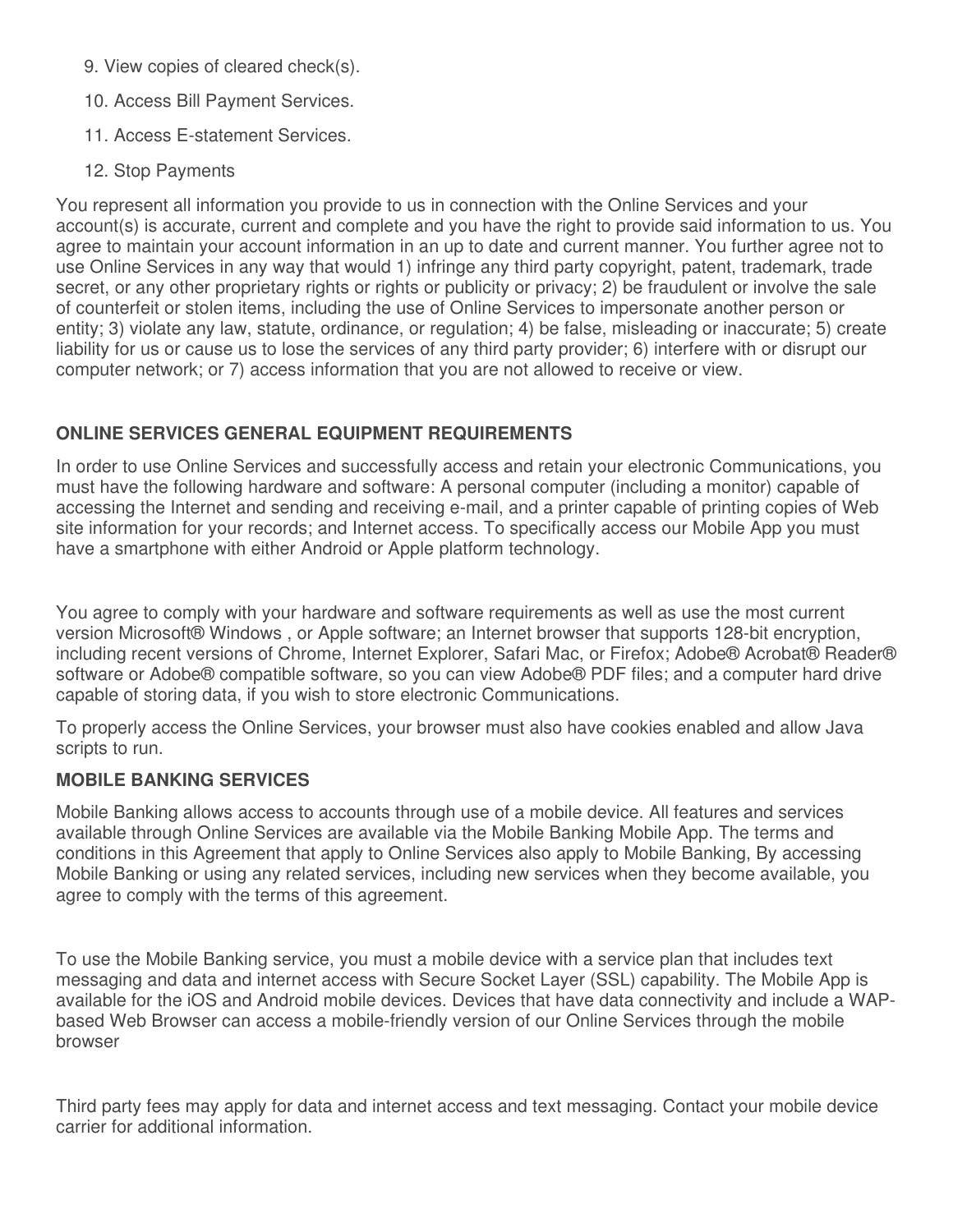In addition to the services available through our Site, the Mobile App also provides the ability to deposit checks remotely (Remote Deposit Capture or "RDC." This service is not available for all accounts. If you do not have access to this service and are feel you qualify, please contact our Member Service Department at 1-888-883-7228.

You agree that you will not install software onto your mobile device that you are not familiar with or have not read the Terms and Conditions for that software.

You agree to download mobile security software updates when available. You agree that your mobile device will be locked if it is left unattended. You agree to log off of Mobile Banking at the completion of your online session.

In the event that your mobile device is lost or stolen and you believe you were not logged off and/or feel your log on credentials may have been compromised, please contact us at (888) 883-7228 or visit one of our branch locations during business hours. You may also send us written notification at P.O. Box 908, Riverside, Ca 92502-0908. We also recommend that you contact your wireless service provider to have your device deactivated.

## **BILL PAYMENT SERVICES**

Credit Union members with eligible deposit accounts may also use the optional Bill Payment Service. The Bill Payment Service is accessed by logging into the Site or Mobile App and is subject to separate terms & conditions, which can be viewed, downloaded and printed by clicking on the "Terms & Conditions" link in the Bill Payment pages of the Site.

Bill payments can only be made from your Credit Union share draft/checking account and payments cannot be made to payees outside of the United States or its territories. Payments are made to your payee either electronically via the Automated Clearing House (ACH) or by check or laser draft. The method of payment depends upon the processing method that can be accommodated by the payee and/or by our bill payment service provider. Refer to the Bill Payment Services terms and conditions for complete details.

## **E-ALERTS**

Credit Union members who have enrolled in Online Services may also use the optional E-Alerts service ("E-Alerts"). E-Alerts are accessed by logging into the Site or Mobile App. In addition, the Mobile App provides optional Push Notifications for a variety of account-related transactions.

You may elect to receive alerts by e-mail or text message. There is no monthly fee for E-Alerts; however, you may be charged fees for receipt of text messages from your mobile phone service provider. Please refer to your mobile service provider for individual text message fee plans.

E-Alert notices are delivered on a daily basis, and may not alert you in "real time" with your transactions. E-Alerts is not a substitute for proper diligence regarding your balance and appropriate review of your statements. E-Alerts is provided as a courtesy only, and the E-Alerts service may be suspended or terminated in whole or in part at any time with or without notice to you. You agree that we are not responsible for any negative balances, fees, losses, late payments, or other failures to properly manage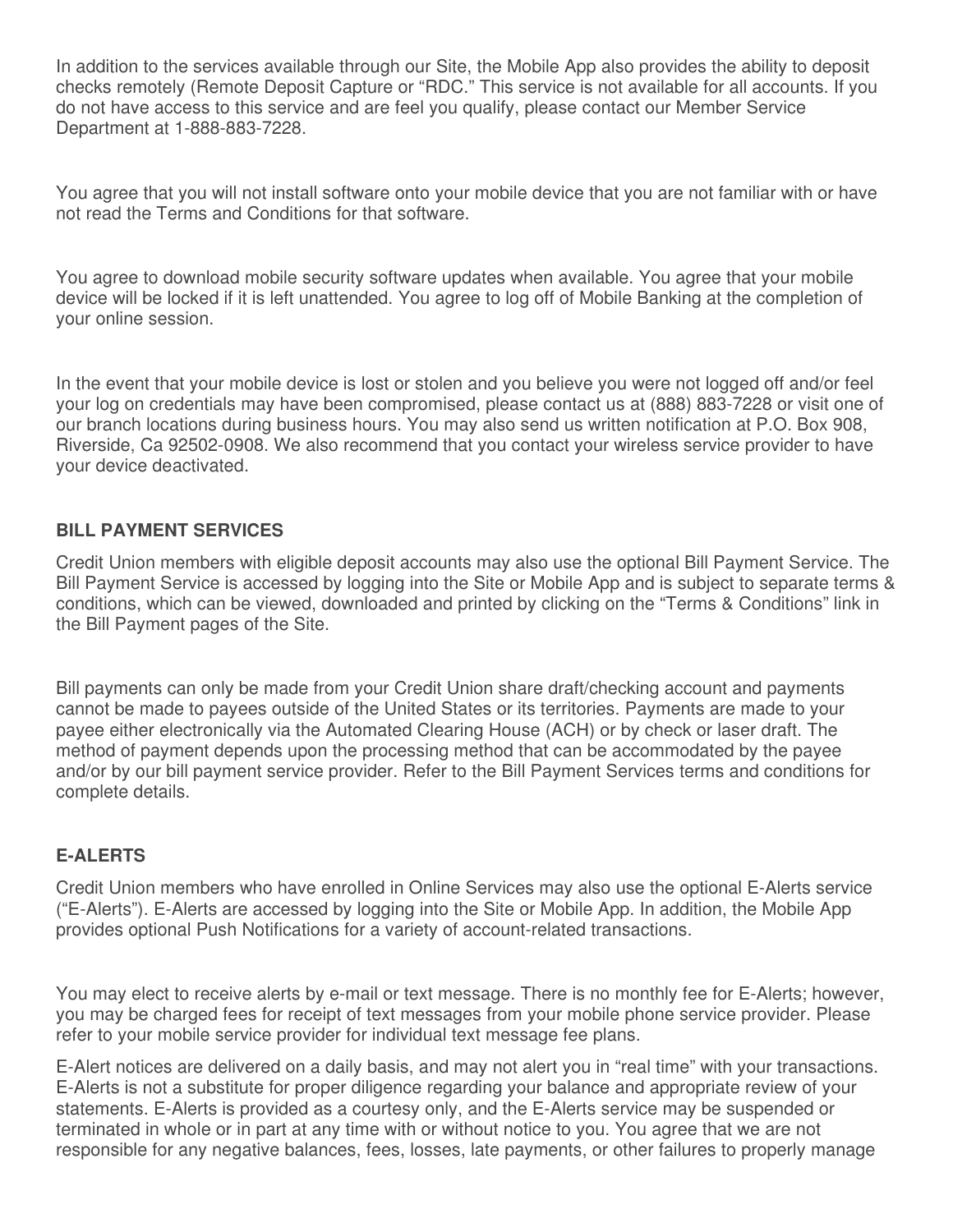your account that might result from one or more alerts not reaching you. We are not responsible for any failures of your e-mail or mobile phone service, or your failure to properly update your information with us.

## **ADDITIONAL FEATURES**

We may occasionally introduce new features to, or eliminate features from, Online Services. When this happens, we will update the Site and Mobile App accordingly. You agree that you are: (1) solely responsible for acquiring and maintaining a computer or any other approved electronic device, such as a mobile device, and equipment that can handle and access the Site and Mobile App; and (2) responsible for all costs associated with accessing Online Services and your eligible accounts.

## **AUTHORIZATION**

You authorize use to transfer funds electronically between your designated account(s) and charge your designated account(s) for any transactions accomplished through your use of Online Services, including the amount of any recurring payment you make.

## **OUR LIABILITY FOR FAILURE TO MAKE TRANSFERS**

If you provide us with timely, complete, correct and accurate information and we do not then accurately complete a transfer to or from your Account or if we fail to cancel a transaction as properly requested or in the correct amount according to our agreement with you, we may be liable for losses or damages as a result. There are some exceptions to our liability for processing transactions on your Account(s), in addition to the general limitations of liability contained in this Agreement. For example, we will not be liable:

- If you do not have enough available funds in your Account to complete the transaction;
- If the account was closed as of the date of the transaction;
- If the money in the Account is subject to legal process or other claim or encumbrance restricting the transfer;
- If you do not have an adequate credit limit on a credit/loan account to complete the transaction;
- If any of your loan Accounts with the Credit Union are delinquent;
- If the Site was not working properly and you knew or were advised by us about the breakdown before you began the transaction;
- If your Password or username/ID has been compromised or we have reason to believe that the transaction is unauthorized;
- If the transaction would violate any applicable provision of any risk control program or applicable policies, procedures or practices, or governmental regulation;
- If we have reasonable cause not to honor an instruction for our protection or for yours;
- If you are in default under this Agreement or any other agreement with us;
- If your access to Online Services has been suspended;
- If our failure to complete the transaction was a result of efforts to protect the security of your account; If you have not provided us with complete, current and correct instructions to complete the transaction; If circumstances beyond our control, such as fire, flood, electrical failure, or malfunction of the central data processing facility, prevented the completion of the transaction; and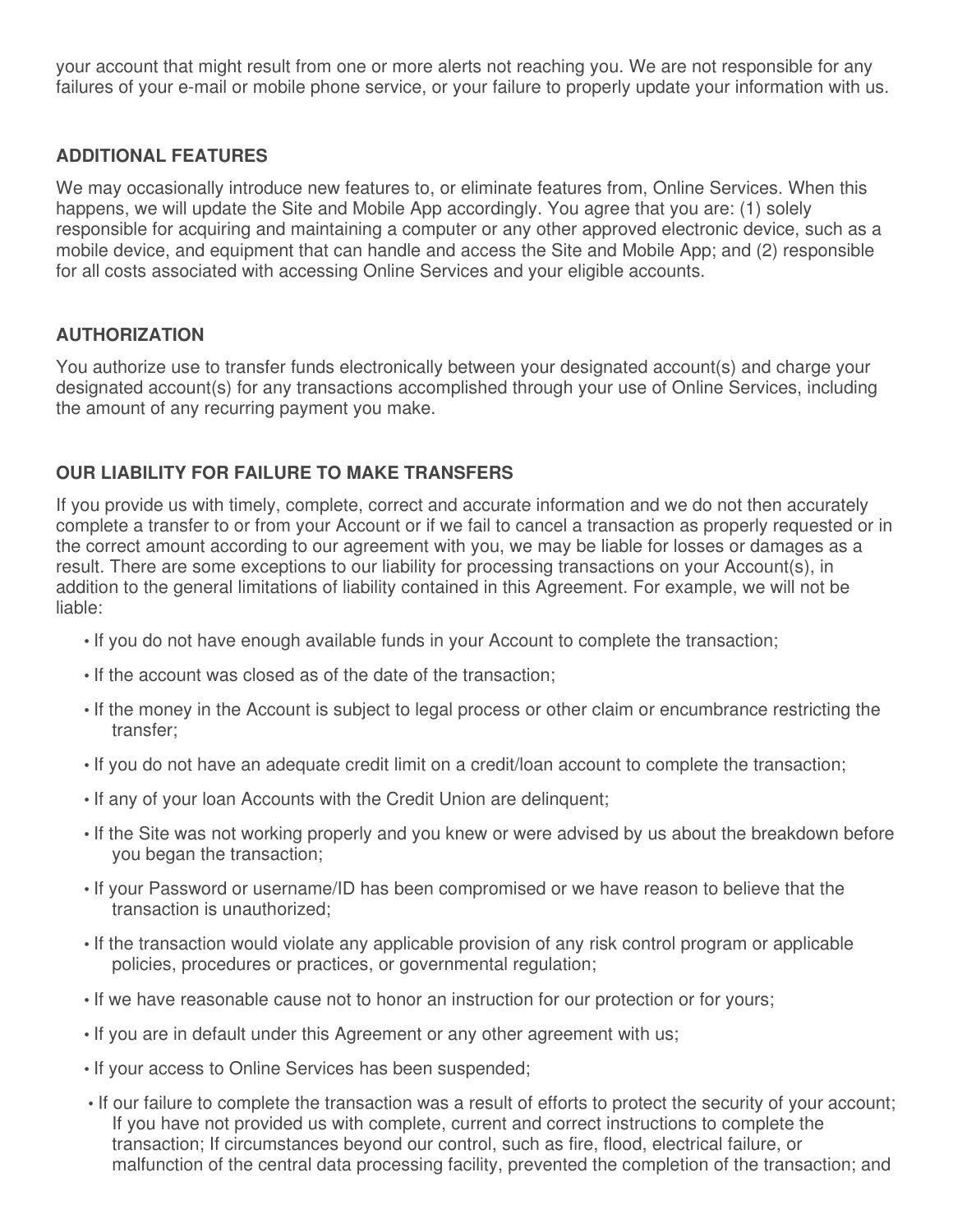• If your Password is repeatedly entered incorrectly.

There may be other exceptions stated in our Additional Agreements with you.

OUR SOLE RESPONSIBILITY FOR AN ERROR IN A TRANSFER WILL BE TO CORRECT THE ERROR, BUT IN NO CASE WILL WE BE LIABLE FOR ANY INDIRECT, SPECIAL, INCIDENTAL OR CONSEQUENTIAL DAMAGES.

#### **ONLINE ACCESS**

You access Online Services through our site using your username and password. You may access your account and other services through the Site and Mobile App seven days a week, 24 hours a day. However, at certain times, some or all of the Site or Mobile App may not be available due to routine maintenance or technical difficulties. The Credit Union's business days are Monday through Friday, 8:00 a.m. to 5:30 p.m. PST and Saturday 9:00 a.m. to 1:00 p.m. PST except all Federal holidays.

#### **PERIODIC STATEMENT**

In accordance with the terms of the Additional Agreements, you will receive a monthly statement for draft accounts (unless there are no transfers in a particular month), for the account(s) which you have accessed using Online Services, Bill Payment Services, or any other electronic service. Your periodic statement will reflect the date that you initiated the transaction, the type of transaction, the amount of the transaction, the type of account(s) accessed by the transfer, and the amount of transfers occurring in that statement period. You will get a statement at least quarterly for any none draft accounts and may obtain the statement electronically.

## **REPRODUCTION OF RECORD**

You may print a record of any individual transaction conducted through Online Services at any time after the transaction is completed.

#### **PASSWORD AND SECURITY**

You understand that you cannot use Online Services without a Password and/or such other security and authentication techniques as we may require from time to time. YOU AGREE THAT USE OF THE PASSWORD CONSTITUTES A REASONABLE SECURITY PROCEDURE FOR ANY TRANSACTION. Your Password acts as your signature. We may also require additional security procedures to initiate online transactions. These additional security procedures may require special hardware, software or thirdparty services. We may also, at our option, offer you additional, optional security procedures, such as random number generators, to enhance the security of your accounts.

You are responsible for the safekeeping of your Password. You agree not to give or make available your password or other means to access your account to any unauthorized individuals. You are responsible for all payments you authorize using these services. If you permit other persons to use these services or your password or other means to access your account, you are responsible for any transactions they authorize. If you believe that your password or other means to access your account has been lost or stolen or that someone may attempt to use these services without your consent or has transferred money without your permission, you must notify us at once by calling (888) 883-7228 or visit a branch location during normal business hours.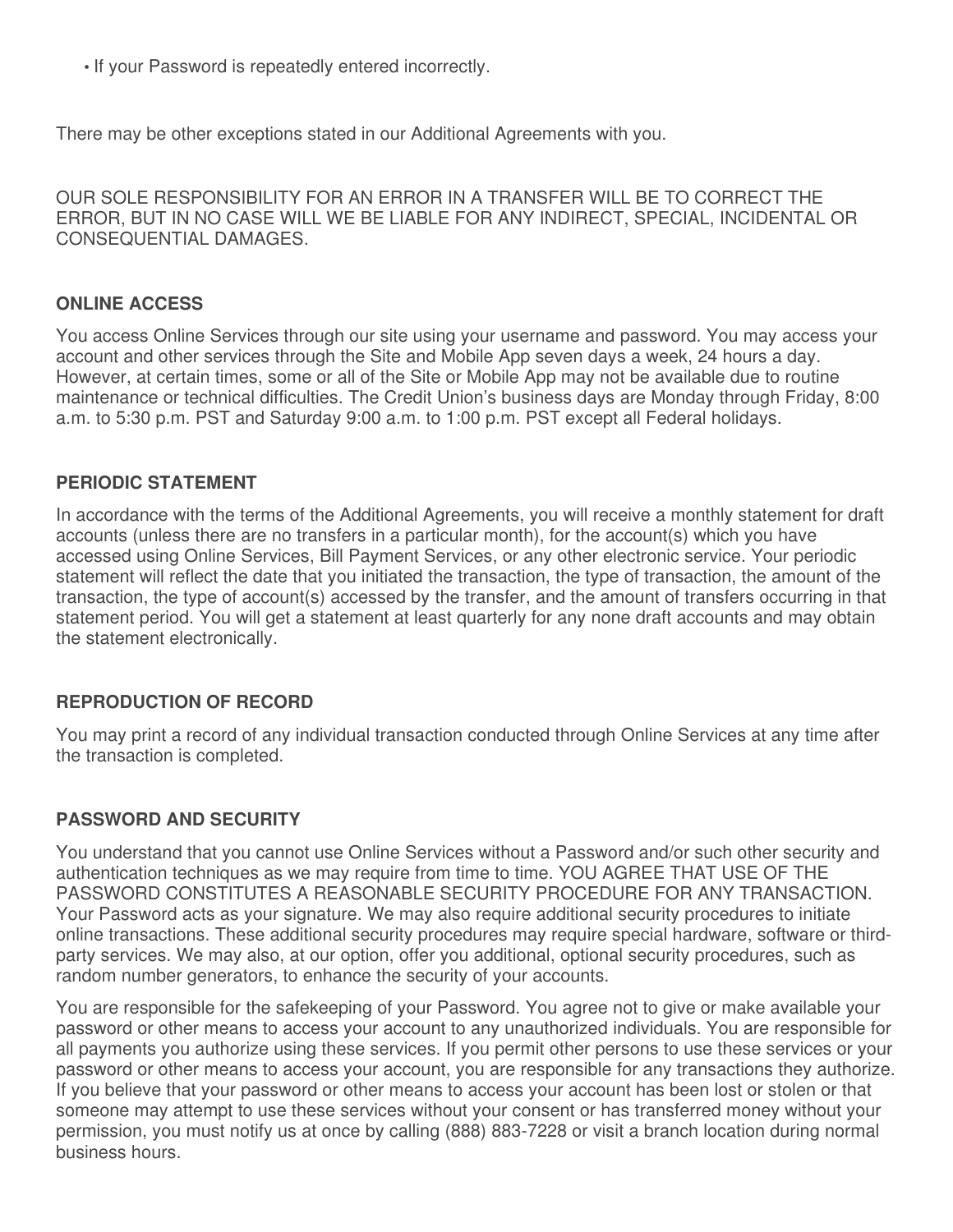If you voluntarily subscribe to a third-party account aggregation service where your selected Credit Union deposit and loan account(s) as well as your accounts at other financial/investment institutions may be accessed on a website, you may be required to give your Credit Union Password to the aggregate service provider. You understand that by doing so, you are providing the aggregate service provider access to your account(s) at the Credit Union. Altura Credit Union will not be liable for any losses, fraud and/or intentional misconduct that occur from using any third-party aggregation services.

The password you select is for the security of your account. We recommend that you frequently change your password. We recommend that you memorize your password and do not write it down. You are responsible for keeping your password and account information confidential. Any person who you permit to use your password will be an authorized user on your account. An authorized user may transfer funds from your savings, checking, money market and loan account(s), authorize bill payments and do any transactions available using your password. You authorize us to follow any instructions entered through the site using your password. If you authorized someone else to use your password, you are responsible for all transactions, which that person initiates at any time, even if the amount of the transaction or number of transactions exceeds what you authorized. If you believe your password has been lost, stolen or that someone has accessed your account without your permission, notify us immediately by calling us at (888) 883-7228 or visit a branch location.

## **AUTHORIZED USERS/SUB USERS**

You agree to provide each Authorized User and Sub User a copy of these terms in connection with their use of the Services. The Credit Union may elect to verify the authenticity or content of any transaction or online request by placing a call to any authorized signer on your account at our discretion. We may delay any transaction or deny your access to Online Services without prior notice if we are unable to confirm any person's authority to access Online Services or if we believe such action is necessary for security reasons.

## **FEES AND CHARGES**

Except as otherwise provided in this Agreement or an applicable Additional Agreement, there is no monthly service charge for your use of Online Services. However, you understand and agree

that your mobile communications service provider or internet service provider may impose fees or charges associated with your use of your mobile communication device or computer, and that the Credit Union is not responsible for such fees or charges.

# **IN CASE OF ERRORS OR QUESTIONS ABOUT YOUR ONLINE SERVICES**

If you think your statement or receipt is wrong, or if you need more information about a transaction listed on the statement or receipt, contact us by calling (888) 883-7228, visit a branch location or write us at P.O Box 908, Riverside, CA 92502-0908. Your responsibilities and liability in the event of an unauthorized transaction shall be determined according to the "About Your Credit Union Deposit Accounts" Agreement.

## **E-MAIL**

E-mail is available as a way for you to ask questions, or express comments or concerns regarding our services. For security reasons, you may not use e-mail to initiate transactions on your account. The Credit Union may not immediately receive e-mail communications you send and will not take action based on e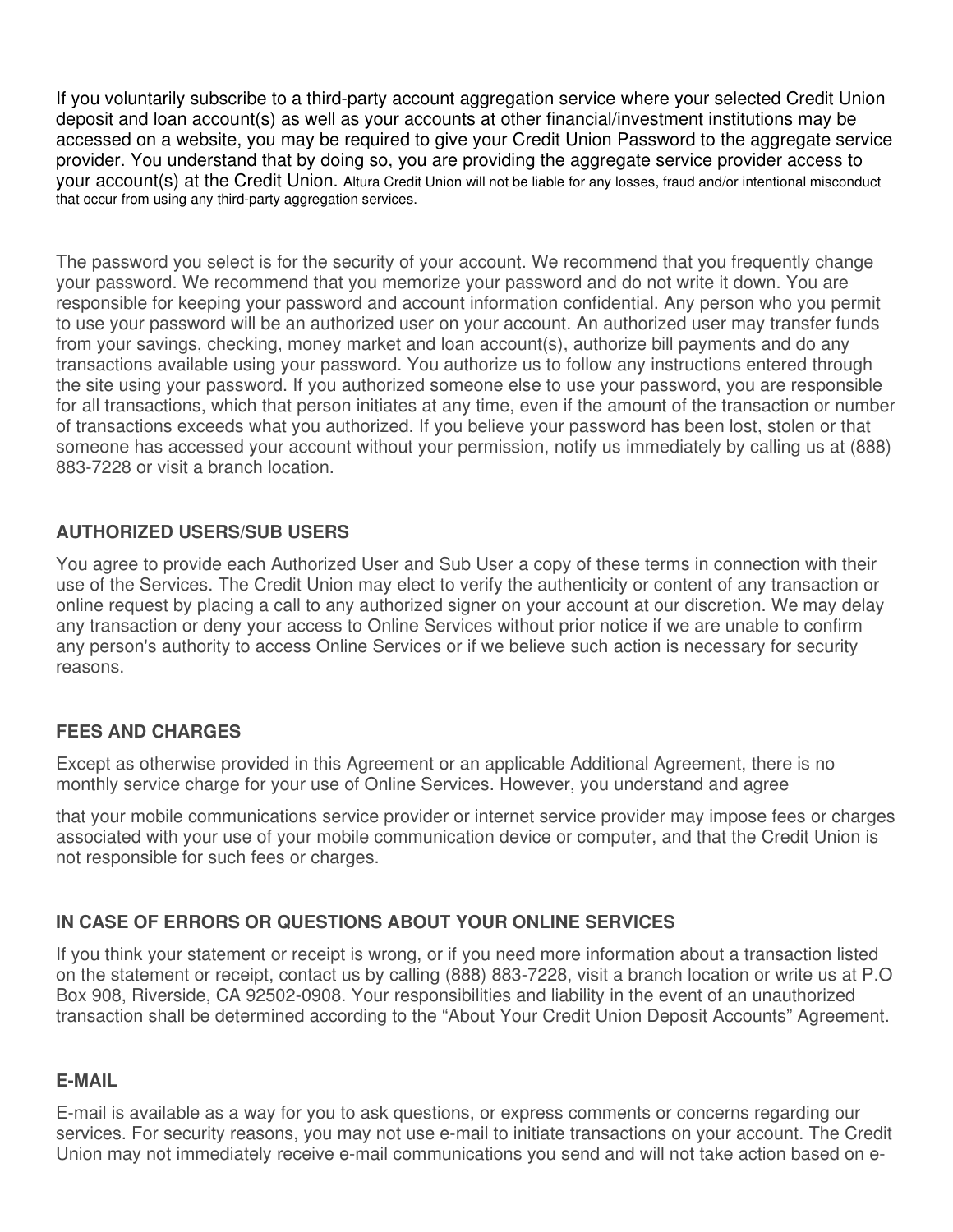mail requests until we actually receive your message and have a reasonable opportunity to act. We will never disclose or ask you to disclose your account number or PIN via e-mail.

## **RECORDING OF PHONE CALLS AND E-MAIL**

You authorize us and our agents to record or copy any phone call made to or e-mail sent to us concerning Online Services.

## **DISCLOSURE OF ACCOUNT INFORMATION TO THIRD PARTIES**

It is our general policy to treat your account information as confidential. However we will disclose information to third parties about your account or the transactions you make ONLY in the following situations:

- 1. Where it is necessary for completing transactions;
- 2. Where it is necessary for activating additional services;
- 3. In order to verify the existence and condition of your account to a third party, such as a credit bureau or Biller;
- 4. To a consumer reporting agency for research purposes only;
- 5. In order to comply with a governmental agency or court orders: or
- 6. If you give us written permission.

We may also provide information about you to our service providers to help us perform marketing services. This information provided to these service providers is limited to only that which we deem appropriate for these service providers to carry out their functions.

## **ASSIGNMENT**

You may not assign this Agreement to any other party. We may assign this Agreement at any time in our sole discretion. We may also assign or delegate certain of our rights and responsibilities under this Agreement to independent contractors or other third parties.

## **NO WAIVER**

We shall not be deemed to have waived any of our rights or remedies hereunder unless such waiver is in writing and signed by the Credit Union. No delay or omission on our part in exercising any right or remedy shall operate as a waiver of such right or remedy or any other rights or remedies. A waiver on any particular occasion shall not be construed as a bar or waiver of any rights or remedies on future occasions.

## **HEADINGS**

Headings are for convenience only and shall not control or affect the meaning or construction of any of the provisions of this Agreement.

## **DISCLAIMER OF WARRANTIES; LIMITS ON OUR LIABILITY AND OBLIGATIONS TO YOU**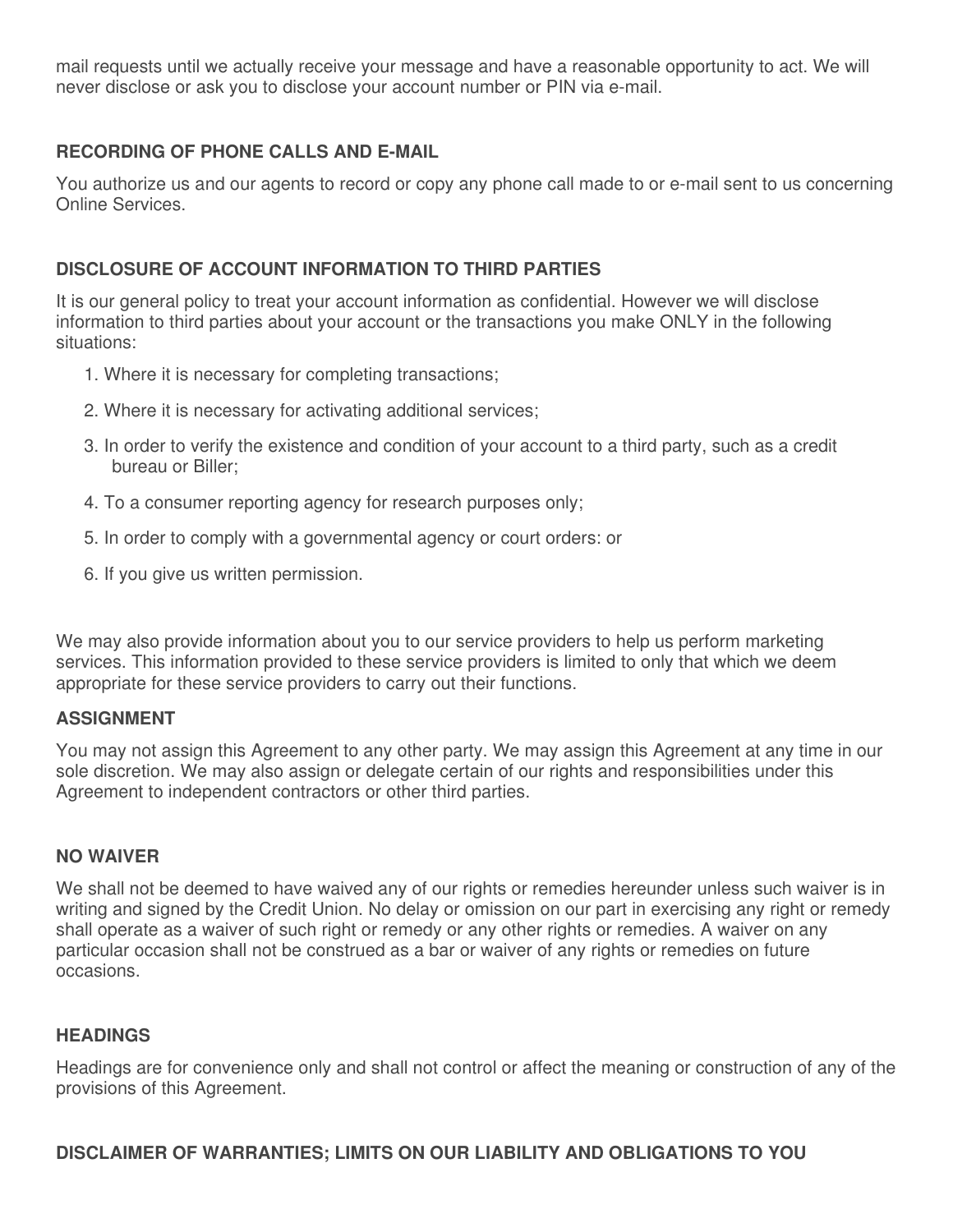YOU UNDERSTAND AND AGREE THAT ONLINE SERVICES ARE PROVIDED "AS-IS." EXCEPT AS OTHERWISE PROVIDED IN THIS AGREEMENT OR AS REQUIRED BY LAW, WE ASSUME NO RESPONSIBILITY FOR THE TIMELINESS, DELETION, MIS-DELIVERY OR FAILURE TO STORE ANY USER COMMUNICATIONS OR PERSONALIZATION SETTINGS. YOU UNDERSTAND AND EXPRESSLY AGREE THAT USE OF ONLINE SERVICES IS AT YOUR SOLE RISK, THAT ANY MATERIAL AND/OR DATA DOWNLOADED OR OTHERWISE OBTAINED THROUGH THE USE OF ONLINE SERVICES IS DOWNLOADED OR OBTAINED AT YOUR OWN DISCRETION AND RISK AND THAT YOU WILL BE SOLELY RESPONSIBLE FOR ANY DAMAGES, INCLUDING WITHOUT LIMITATION DAMAGE TO YOUR COMPUTER SYSTEM OR MOBILE DEVICE OR LOSS OF DATA THAT RESULTS FROM THE DOWNLOAD OR THE OBTAINING OF SUCH MATERIAL AND/OR DATA.

EXCEPT AS EXPRESSLY SET FORTH ON THE SITE OR IN THIS AGREEMENT, WE DISCLAIM ALL WARRANTIES OF ANY KIND, EXPRESS OR IMPLIED, INCLUDING WITHOUT LIMITATION ANY WARRANTY OF MERCHANTABILITY, FITNESS FOR A PARTICULAR PURPOSE OR NON-INFRINGEMENT OF INTELLECTUAL PROPERTY OR THIRD PARTY RIGHTS, AND WE MAKE NO WARRANTY OR REPRESENTATION REGARDING THE RESULTS THAT MAY BE OBTAINED FROM THE USE OF ONLINE SERVICES, THE ACCURACY OR RELIABILITY OF ANY INFORMATION OBTAINED THROUGH ONLINE SERVICES, THE ACCURACY OF ANY INFORMATION

RETRIEVED BY US FROM THE ACCOUNTS OR THAT ONLINE SERVICES WILL MEET ANY USER'S REQUIREMENTS, BE UNINTERRUPTED, TIMELY, SECURE OR ERROR FREE. ALTHOUGH THE CREDIT UNION HAS TAKEN MEASURES TO PROVIDE SECURITY FOR COMMUNICATIONS FROM YOU VIA ONLINE SERVICES WE CANNOT AND DO NOT PROVIDE ANY WARRANTY OR GUARANTEE OF SUCH SECURITY.

EXCEPT AS DESCRIBED IN THIS AGREEMENT, WE WILL NOT BE LIABLE FOR ANY DIRECT, INDIRECT, INCIDENTAL, SPECIAL, CONSEQUENTIAL OR PUNITIVE DAMAGES OF ANY KIND RESULTING FROM THE USE OF OR THE INABILITY TO USE ONLINE SERVICES, ANY INACCURACY OF ANY INFORMATION OR AMOUNT RETRIEVED BY US FROM THE ACCOUNTS, ANY BREACH OF SECURITY CAUSED BY A THIRD PARTY, ANY TRANSACTIONS ENTERED INTO BASED ON ONLINE SERVICES, ANY LOSS OF, UNAUTHORIZED ACCESS TO OR ALTERATION OF A USER'S TRANSMISSION OR DATA OR FOR THE COST OF PROCUREMENT OF SUBSTITUTE GOODS AND SERVICES, INCLUDING BUT NOT LIMITED TO DAMAGES FOR LOSS OF PROFITS, USE, DATA OR OTHER INTANGIBLES, EVEN IF WE HAD BEEN ADVISED OF THE POSSIBILITY OF SUCH DAMAGES.

## **YOUR AGREEMENT TO INDEMNIFY US**

Except to the extent that we are liable under the terms of this Agreement or another agreement governing the applicable account, you agree to indemnify, defend, and hold us, our affiliates, officers, directors, employees, consultants, agents, service providers, and licensors harmless from any and all third-party claims, liability, damages, and/or costs (including but not limited to reasonable attorney's fees) arising from:

- A third-party claim, action, or allegation of infringement, misuse, or misappropriation based on information, data, files, or other materials submitted by you to us;
- Any fraud, manipulation, or other breach of this Agreement;
- Your violation of any law or rights of a third party; or
- The provision of the Online Services or use of the Online Services by you or any third party.